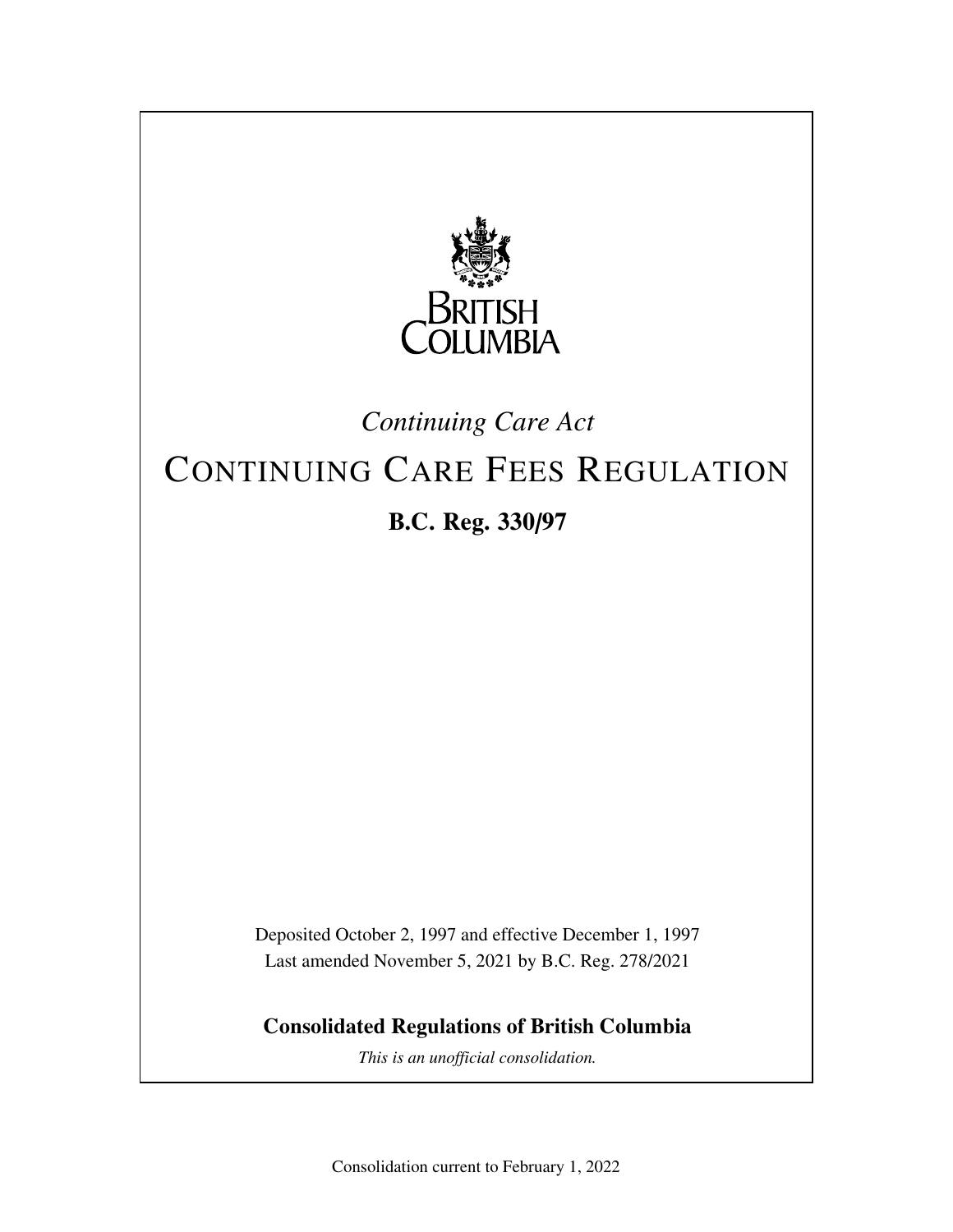B.C. Reg. 330/97 (O.C. 1106/97), deposited October 2, 1997 and effective December 1, 1997, is made under the *Continuing Care Act*, R.S.B.C. 1996, c. 70, s. 6.

This is an unofficial consolidation provided for convenience only. This is not a copy prepared for the purposes of the *Evidence Act*.

This consolidation includes any amendments deposited and in force as of the currency date at the bottom of each page. See the end of this regulation for any amendments deposited but not in force as of the currency date. Any amendments deposited after the currency date are listed in the B.C. Regulations Bulletins. All amendments to this regulation are listed in the *Index of B.C. Regulations*. Regulations Bulletins and the Index are available online at www.bclaws.ca.

See the User Guide for more information about the *Consolidated Regulations of British Columbia*. The User Guide and the *Consolidated Regulations of British Columbia* are available online at www.bclaws.ca.

Prepared by: Office of Legislative Counsel Ministry of Attorney General Victoria, B.C.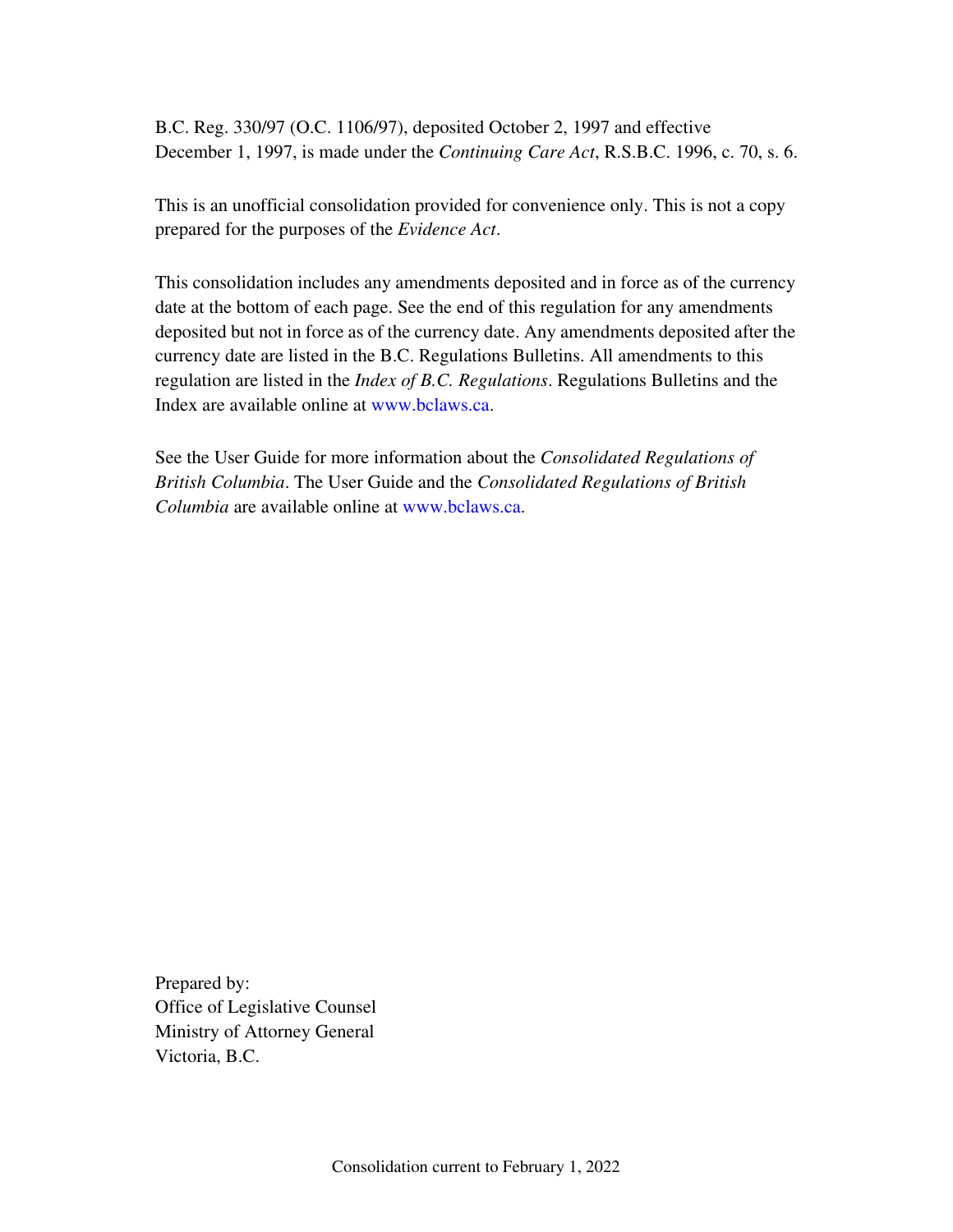### *Continuing Care Act*

## **CONTINUING CARE FEES REGULATION B.C. Reg. 330/97**

#### *Contents*

- 1 Definitions
- 2 Consent to release of documentation
- 3 Daily charge for clients receiving home support services
- 4 [Repealed]
- 5 Monthly charge for long-term care services
- 5.1 [Repealed]
- 6 Hardship waiver
- 7 Monthly charge for assisted living services
- 8 Public interest waivers and exclusions

#### **Definitions**

- **1** In this regulation:
	- **"Act"** means the *Continuing Care Act*;
	- **"after tax income"** means a monthly amount calculated using the following formula:

$$
ATI = (C - IT - UCCB - RDSP) \div 12
$$

where:

**"ATI"** means after tax income;

- **"C"**, **"UCCB"** and **"RDSP"** have the same meaning as in the definition of "remaining annual income";
- **"IT"** means the total income tax paid by the client as reported on line 43500 of the client's relevant notice of assessment or reassessment;
- **"assisted living services"** means the Assisted Living Services continuing care program prescribed under the Continuing Care Programs Regulation;
- **"client"** means a person who is receiving continuing care;
- **"consumer price index"** means the Consumer Price Index for Canada, as published by Statistics Canada under the authority of the *Statistics Act* (Canada);
- **"earned income"** means the sum of the following amounts as reported on lines 10100, 10400, 13500, 13700, 13900, 14100 and 14300 of the relevant notice of assessment or reassessment of the client or the client's spouse, as applicable:
	- (a) employment income;
	- (b) other employment income;
	- (c) net business income;
	- (d) net professional income;
	- (e) net commission income;

#### Last amended November 5, 2021 1 and the state of the state of the state of the state of the state of the state of the state of the state of the state of the state of the state of the state of the state of the state of the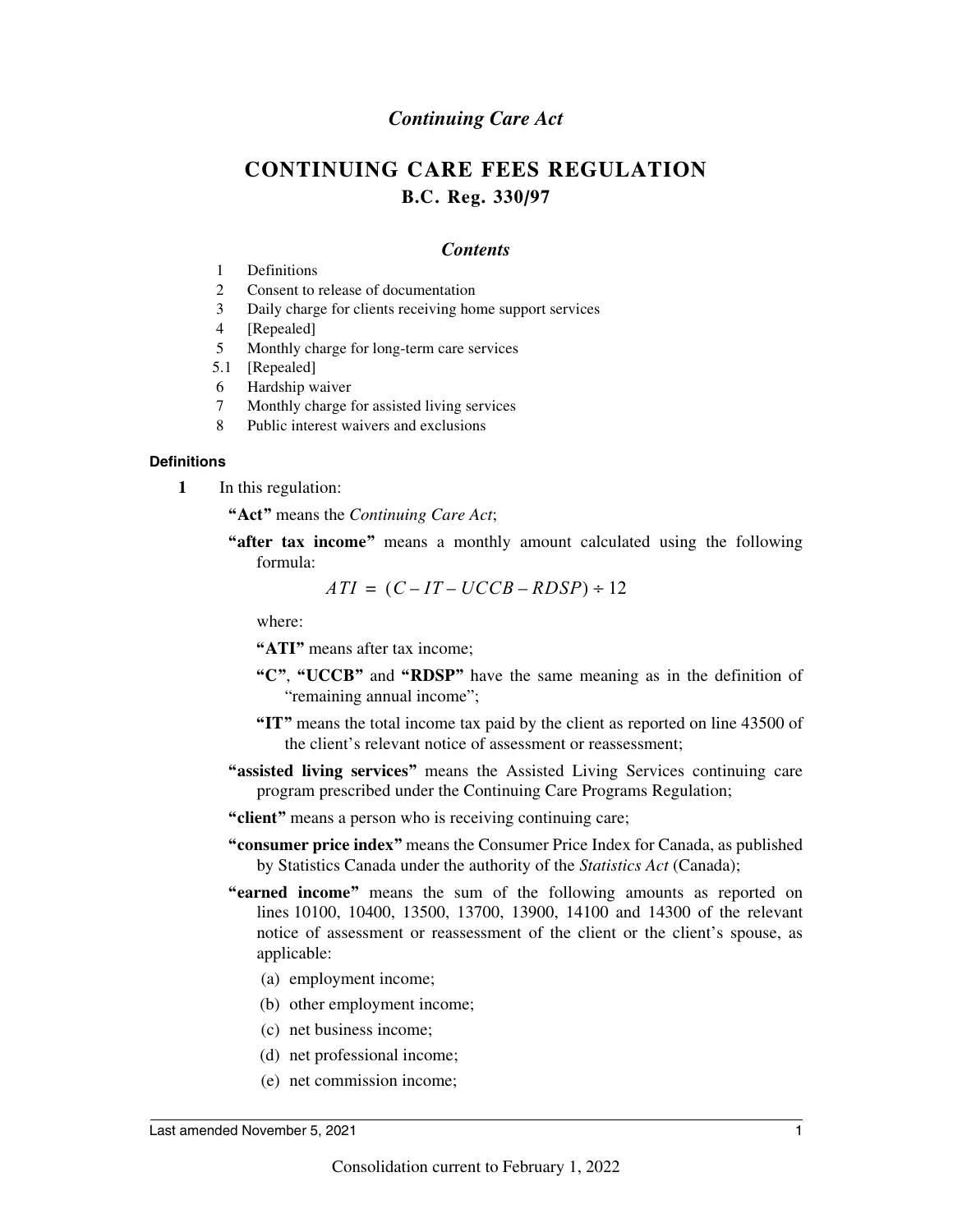- (f) net farming income;
- (g) net fishing income;
- **"family unit size"** means the client, the client's spouse and a child as defined in the Hospital Insurance Act Regulations;
- **"health authority"** means a regional health board designated under the *Health Authorities Act*;
- **"home support services"** means the Home Support Services continuing care program prescribed under the Continuing Care Programs Regulation;
- **"long-term care services"** means the Long-Term Care Services continuing care program prescribed under the Continuing Care Programs Regulation;
- **"notice of assessment"** means the notice of assessment issued to an individual by the Canada Revenue Agency under the *Income Tax Act* (Canada);
- **"notice of reassessment"** means the notice of reassessment issued to an individual by the Canada Revenue Agency under the *Income Tax Act* (Canada);
- **"person with disabilities"** has the same meaning as in the *Employment and Assistance for Persons with Disabilities Act*;
- **"relevant notice of assessment or reassessment"** means an individual's
	- (a) notice of assessment for the immediately preceding taxation year, if there has been no notice of reassessment for that year, or
	- (b) notice of reassessment for the immediately preceding taxation year, if there was a notice of reassessment for that year;
- **"remaining annual income"** means an amount calculated using the following formula:

 $RAI = C + S - CT - UCCB - CI - I - RDSP$ 

where:

- **"RAI"** means remaining annual income;
- **"C"** means the net income of the client as reported on line 23600 of the client's relevant notice of assessment or reassessment;
- **"S"** means the net income of the client's spouse as reported on line 23600 of the spouse's relevant notice of assessment or reassessment;
- **"CT"** means the total income tax paid by the client and, if the value of S is greater than 0, by the client's spouse, as reported on line 43500 of the relevant notice of assessment or reassessment of the client and, if applicable, the client's spouse;
- **"UCCB"** means the amount of the annual benefit under section 4 of the *Universal Child Care Benefit Act* (Canada) that
	- (a) is paid to the client, as reported on line 11700 of the client's relevant notice of assessment or reassessment,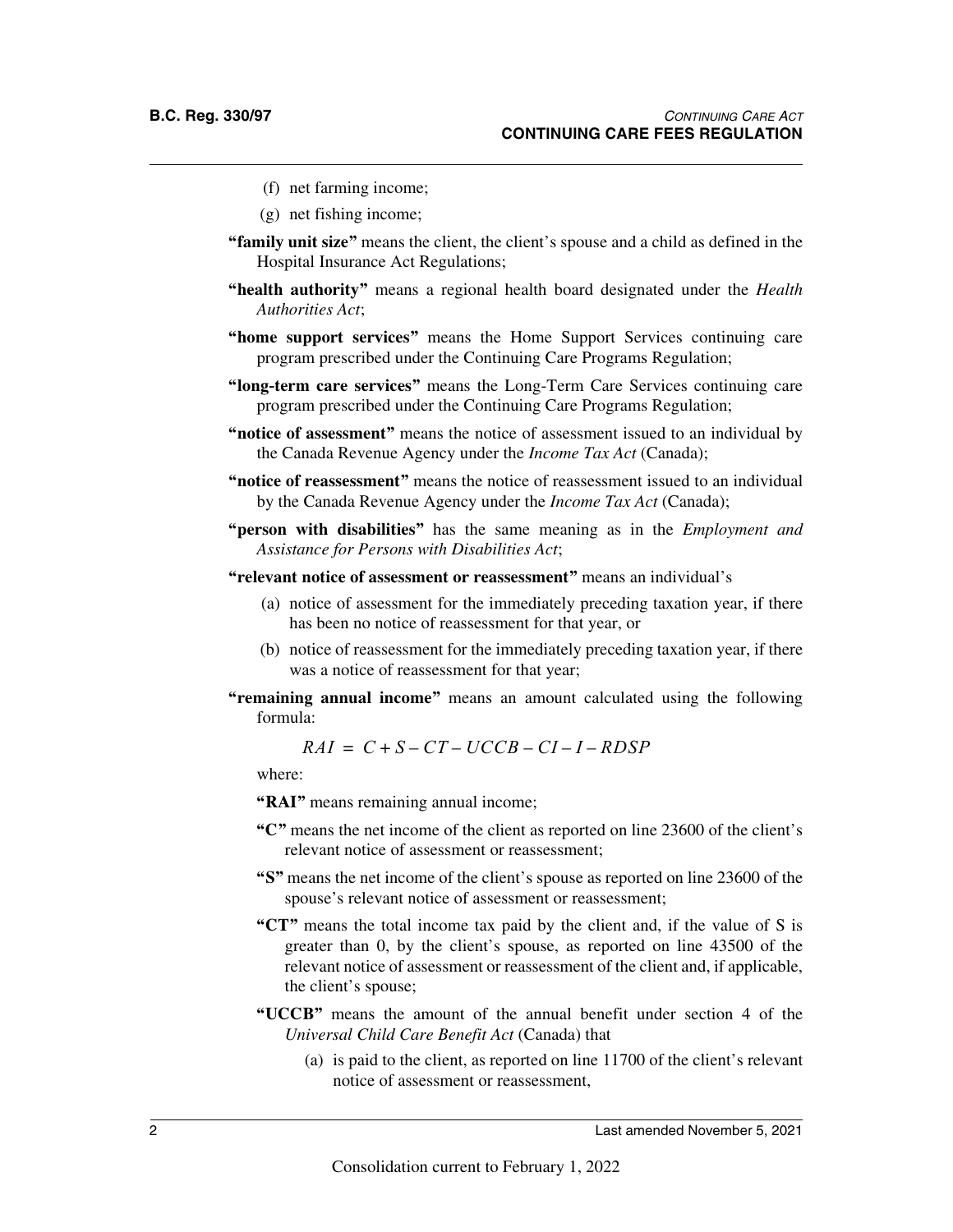- (b) is paid to the spouse of the client, as reported on line 11700 of the spouse's relevant notice of assessment or reassessment, or
- (c) is paid to both the client and the spouse of the client, as reported in the manner referred to in paragraphs (a) and (b);
- **"CI"** means the annual earned income for the client and, if the value of S is greater than 0, for the client's spouse, to a maximum of \$25 000 per person;
- **"I"** means the amount of income that corresponds to the client's family unit size in the following table:

| <b>Family Unit Size</b> | <b>Amount of Income</b> |
|-------------------------|-------------------------|
|                         | \$10 284                |
| 2                       | \$16752                 |
| 3                       | $\overline{$}19\ 164$   |
| 4                       | \$20 880                |
| 5                       | \$22 716                |
| 6                       | \$24 312                |
|                         | $$25\,908$              |
| 8                       | \$27 384                |
| q                       | \$28 860                |
| 10                      | \$30 336                |

- **"RDSP"** means the amount of income from the Registered Disability Savings Plan that
	- (a) is paid to the client, as reported on line 12500 of the client's relevant notice of assessment or reassessment,
	- (b) is paid to the spouse of the client, as reported on line 12500 of the spouse's relevant notice of assessment or reassessment, or
	- (c) is paid to both the client and the spouse of the client, as reported in the manner referred to in paragraphs (a) and (b);
- **"spouse"** means a person who is married to, or is living in a marriage-like relationship with, a client;
- **"taxation year"** means a year commencing January 1.
	- [am. B.C. Regs. 2/2003, s. 1; 316/2003, s. 1; 344/2003, s. 2 (a); 75/2005, s. 1; 84/2005, s. 1; 359/2007, s. 1; 278/2009, s. 1; 356/2012; 83/2019, App. 1, s. 1; 177/2020, App. 1.]

#### **Consent to release of documentation**

**2** (1) The client and, if applicable, the spouse must, in the form and manner specified by the minister, consent to and authorize Canada Revenue Agency to release to the minister any documentation necessary to verify the information required by this regulation in order that the minister may determine whether the client is eligible for

Last amended November 5, 2021 3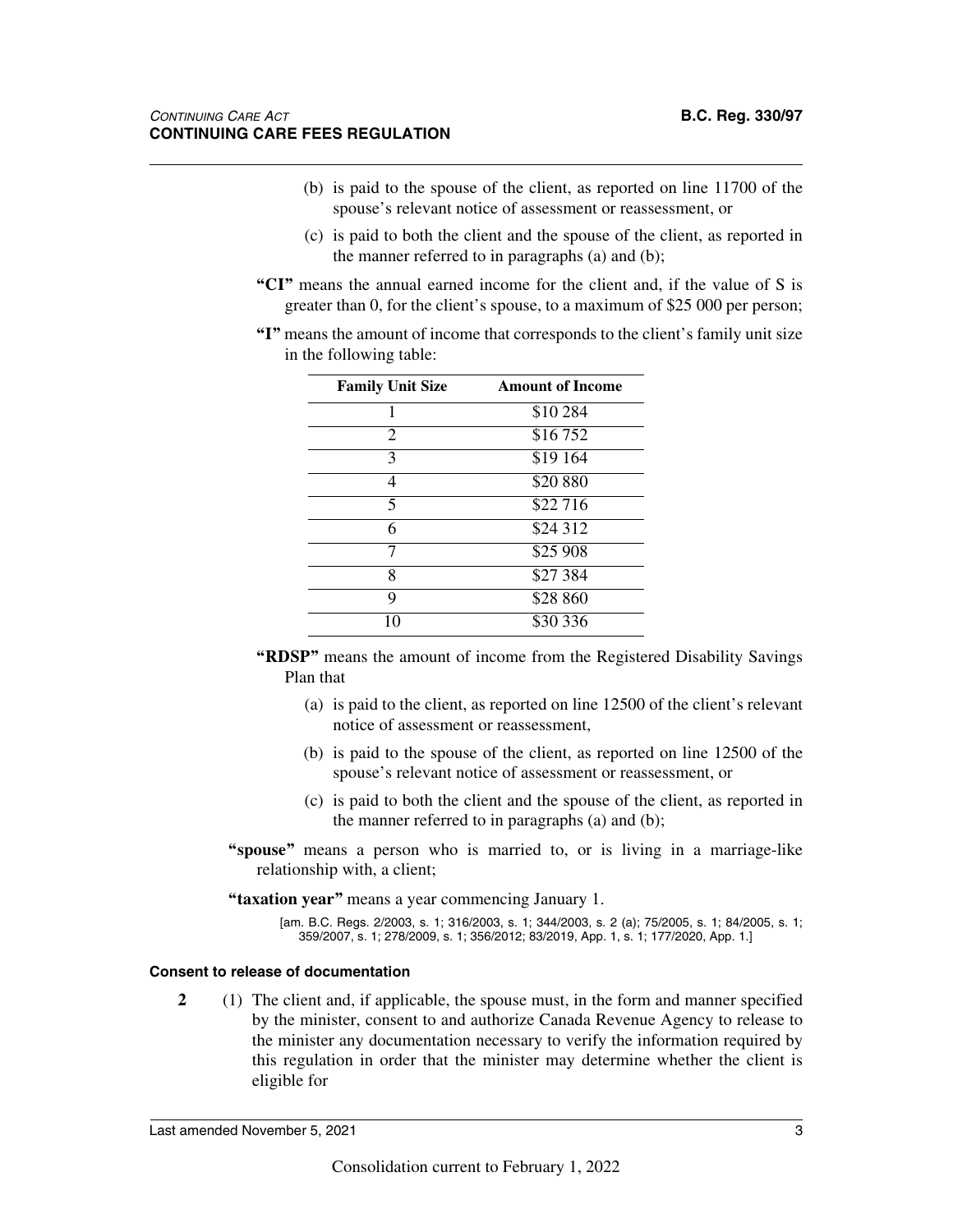- (a) home support services that are funded, in whole or in part, by the ministry of the minister, or
- (b) a monthly charge which is less than the highest monthly rate charged to a client who resides in a facility or a family care home.
- (2) If the client and, if applicable, the spouse do not give the consent and authorization required by subsection (1), the client
	- (a) will be required to pay the highest monthly rate charged under this regulation for accommodation in a facility or family care home, or
	- (b) will not receive home support services that are funded, in whole or in part, by the ministry of the minister.

[am. B.C. Regs. 75/2005, s. 2; 278/2009, s. 2; 17/2013, s. 1; 134/2016, Sch. 1, s. 1.]

#### **Daily charge for clients receiving home support services**

- **3** (1) A client who receives home support services must pay a daily charge calculated as the client's remaining annual income multiplied by 0.00138889.
	- (1.1) A client is not required to pay more than \$300 for home support services in a month if the client, or the client's spouse, receives earned income.
		- (2) Despite subsection (1), a client is not required to pay a daily charge for home support services if the client receives any of the following:
			- (a) the guaranteed income supplement, the spouse's allowance or the survivor's allowance under the *Old Age Security Act* (Canada);
			- (b) income assistance under the *Employment and Assistance Act*;
			- (c) disability assistance under the *Employment and Assistance for Persons with Disabilities Act*;
			- (d) a war veteran's allowance under the *War Veterans Allowance Act* (Canada). [am. B.C. Regs. 75/2005, s. 3; 84/2005, s. 2; 278/2009, s. 3; 84/2010.]
- **4** Repealed. [B.C. Reg. 278/2009, s. 4.]

#### **Monthly charge for long-term care services**

- **5** (1) Subject to subsections (2), (3) and (4), a client who receives long-term care services must pay a monthly charge that equals
	- (a) if the client's after tax income is at least \$1 625, 80% of the client's after tax income, or
	- (b) if the client's after tax income is less than \$1 625, an amount that equals the client's after tax income minus \$325.
	- (2) The maximum charge under subsection (1) is \$3 198.50, adjusted every year on January 1, beginning on January 1, 2017, by the percentage increase, if any, of the consumer price index for the 12 month period ending on July 31 of the previous year and rounded down to the nearest \$0.10.
	- (3) The minimum charge under subsection (1) is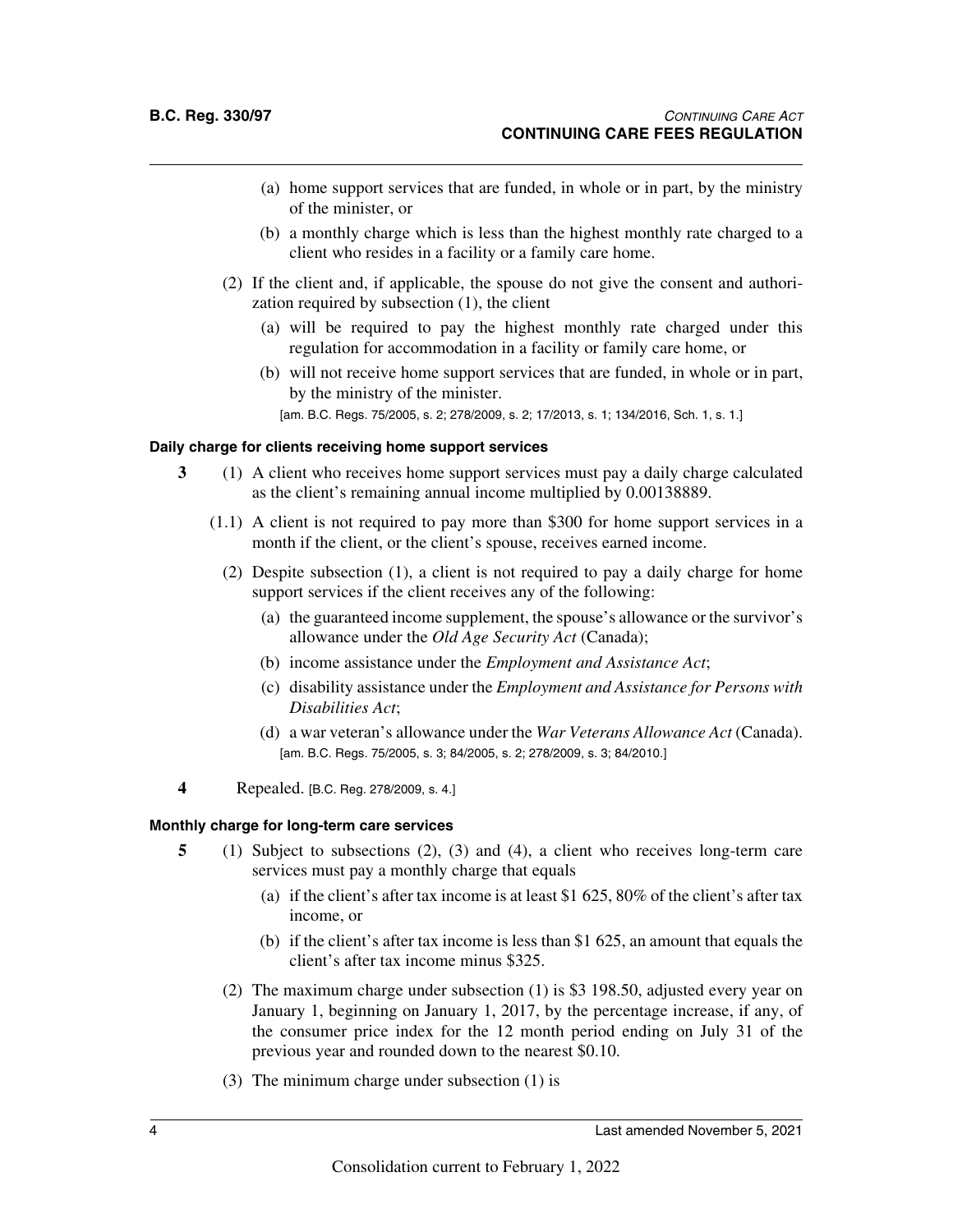(a) the monthly maximum total amount of Old Age Security and Guaranteed Income Supplement to which a person is entitled under the *Old Age Security Act* (Canada) as of July 1 of the previous year,

minus

- (b) \$325, adjusted every year on January 1, beginning on February 1, 2012, and rounded down to the nearest \$0.10.
- (4) Despite subsection (1), a client who resides in a facility or a family care home who receives either of the following must pay a monthly charge in an amount equal to the minimum charge under subsection (3):
	- (a) income assistance under the *Employment and Assistance Act*;
	- (b) disability assistance under the *Employment and Assistance for Persons with Disabilities Act*.
		- [en. B.C. Reg. 278/2009, s. 4; am. B.C. Regs. 231/2011, s. 1; 134/2016, Sch. 1, s. 2; 83/2019, App. 1, s. 2.]
- **5.1** Repealed. [B.C. Reg. 330/97, s. 5.1 (3).]

#### **Hardship waiver**

- **6** (1) The minister may waive all or some portion of the monthly charge up to a maximum of one year for a client residing in a facility or family care home if the client is unable to pay because of financial hardship.
	- (1.1) The minister may waive all or some portion of the daily charge up to a maximum of one year for a client receiving home support services if the client is unable to pay because of financial hardship.
		- (2) A client who has been granted a hardship waiver under subsection (1) or (1.1) must inform the local health authority, in writing and within 10 days, of any changes in the client's, or, if applicable, the spouse's, monthly disposable income which may affect that client's hardship waiver.
		- (3) A client who has been granted a hardship waiver under subsection  $(1)$  or  $(1.1)$ 
			- (a) may, at any time, be required to, and
			- (b) must, in each calendar year,

re-establish the client's need for the hardship waiver.

- (4) A client who fails to re-establish the client's need for a hardship waiver must repay all charges that were waived during the time that that client did not qualify for the waiver.
- (5) Unpaid charges under subsection (4) are a debt owed by the person to the health authority and the health authority may take action to recover the debt. [am. B.C. Regs. 17/2013, s. 2; 278/2021, s. 1.]